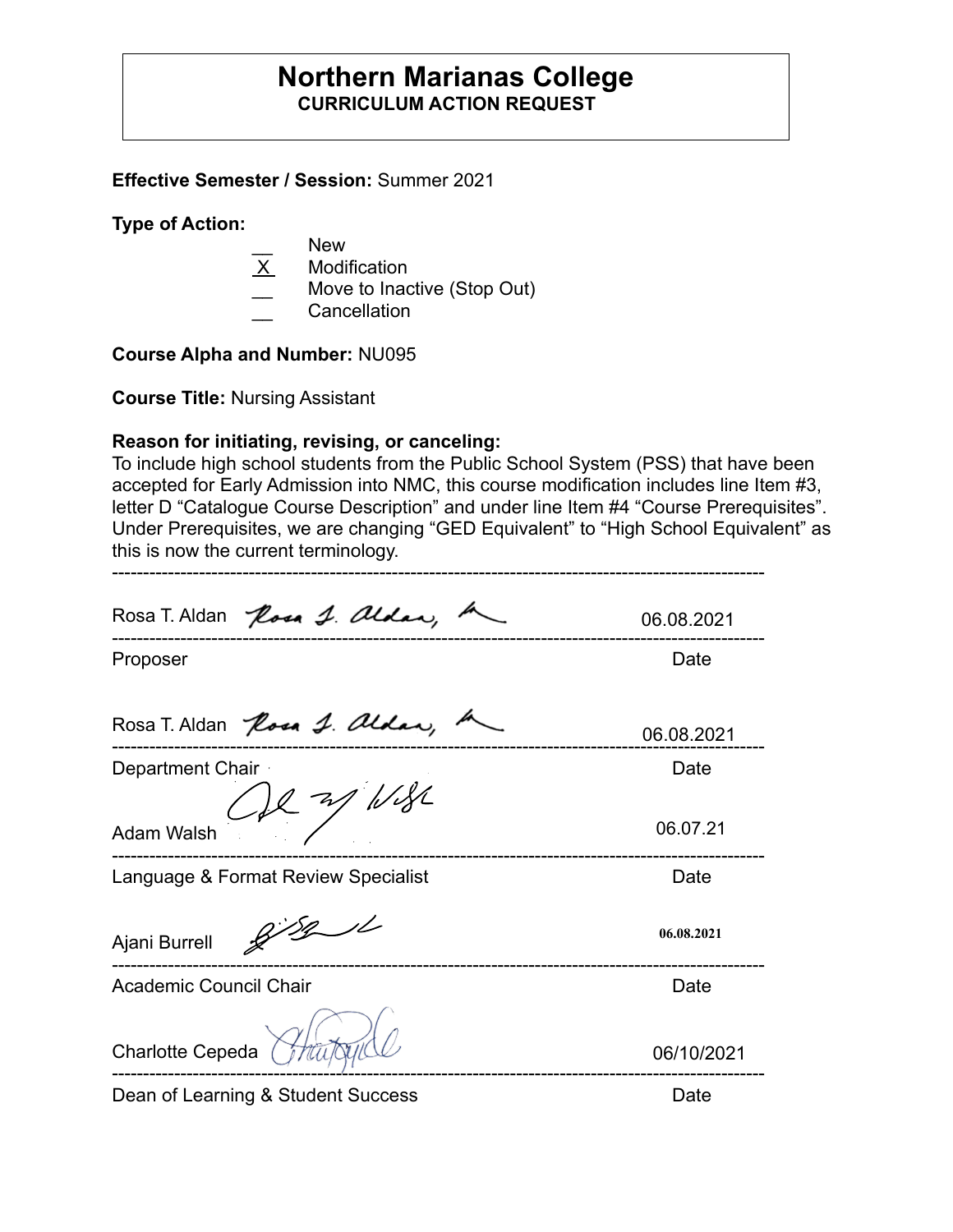## **Northern Marianas College Page: 2 Course Guide**

Course: NU095 Nursing Assistant

#### **1. Department**

Nursing

#### **2. Purpose**

This course prepares entry-level nursing assistants to provide basic nursing care to elderly, ill, and disabled persons in long-term care, hospital, clinic, and home health settings. It is designed for any student or interested individuals who want to begin a career as a Nursing Assistant, individuals interested in taking a nursing course, but are still at developmental English and math levels, and for persons already employed as nursing assistants but who have not completed the formal coursework. The course is ten (10) weeks in length and prepares students to also take the National Nurse Aide Assessment Program (NNAAP) Competency Examination. After successfully completing the course, graduates will be eligible to take the NNAAP Competency Examination with the Northern Marianas Islands (NMI) Board of Nursing (BON), be licensed as a Certified Nursing Assistant (CNA), be placed on the NMI BON Registry for Nursing Assistants, and practice as a CNA in the Commonwealth of the Northern Mariana Islands or U.S. Mainland.

#### **3. Description**

#### **A. Required/Recommended Textbook(s) and Related Materials** Required:

Acello, B., & Hegner, B. (2015)*. Nursing assistant: A nursing process approach* (11th ed.). Boston, MA: Cengage Learning.

Acello, B., & Hegner, B. (2015). *Workbook for acello/hegner's nursing assistant: A nursing process approach* (11th ed.). Boston, MA: Cengage Learning.

FACETS Healthcare Training, LLC. *Nursing assistant skills videos/practice tests.* Online resources.

Recommended: None

#### **B. Contact Hours**

- **1. Lecture:** 60 per semester
- **2. Lab:** Skills Lab: 15 per semester
- **3. Other:** Clinical Rotation: on-the-job training: 90 per semester

#### **C. Credits**

- **1. Number:** 8
- **2. Type:** Non-Degree Unit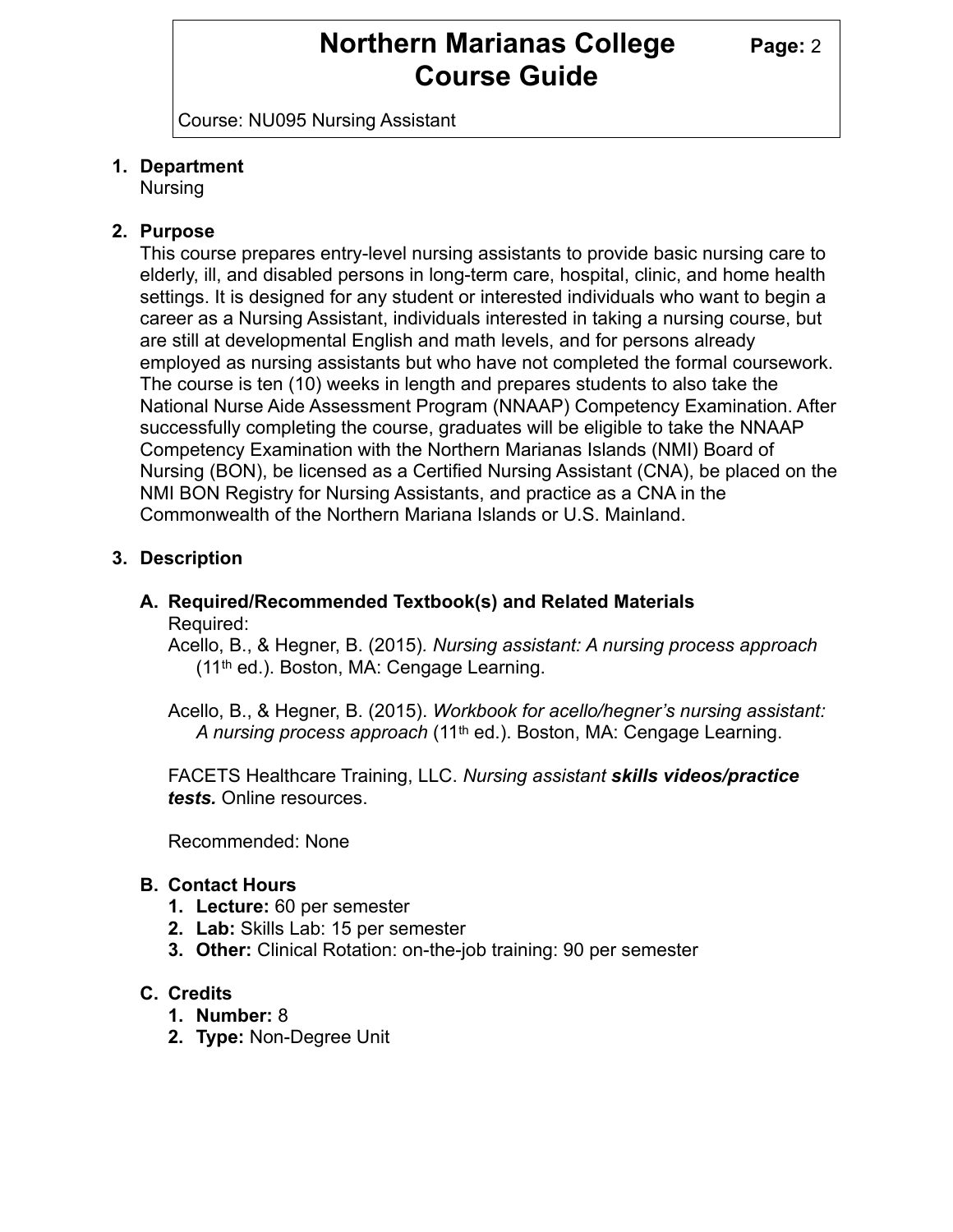## **Northern Marianas College** Page: 3 **Course Guide**

Course: NU095 Nursing Assistant

### **D. Catalogue Course Description**

This course prepares entry-level nursing assistants to provide basic nursing care to elderly, ill, and disabled persons in long-term care, hospital, clinic, and home health settings. The training includes theory, skills demonstration in a supervised laboratory setting, and care of patients in the hospital and clinic settings. The course provides the knowledge base for understanding the role and responsibilities of a nursing assistant, the legal aspects of patient or client care, basic medical terminology, the study of concepts of basic human needs, the health/illness continuum, basic nursing care/personal care skills including safety, communication, infection control, and emergency procedures. Prerequisites: Early Admission into NMC or High School Graduate or High School Equivalent. (Offered Summer)

#### **E. Degree or Certificate Requirements Met by Course**

This course fulfills the requirement for the Certificate of Completion in Nursing Assistant.

#### **F. Course Activities and Design**

The course activities include lecture, group discussions, use of audiovisual programs, skills practice and return demonstrations of skills in skills lab, written assignments, quizzes, unit tests, and a final exam. Students will use online skills videos to review assigned skills before scheduled return demonstrations/test-out of assigned skills and take online practice test questions to study for NNAAP Competency Exam.

#### **4. Course Prerequisite(s); Concurrent Course Enrollment**

Prerequisites: Early Admission into NMC or High School Graduate or High School Equivalent;

Concurrent Course Enrollment: None

#### **Required English/Mathematics Proficiency Level(s)**

English Placement Level: EN095 Mathematics Placement Level: MA091

#### **5. Estimated Cost of Course; Instructional Resources Needed**

Cost to the Student: Tuition for a Nursing Assistant Training, textbook and student workbook, online access for skills video/test prep by Facets, applicable college fees, physical examination fee, Basic Life Support (BLS/CPR) class fee, and clinical requirement – white uniforms, white shoes, watch with second hand, BP cuff, stethoscope, white lab coat, NMC Nursing Logo patch (3), and hospital student name tag.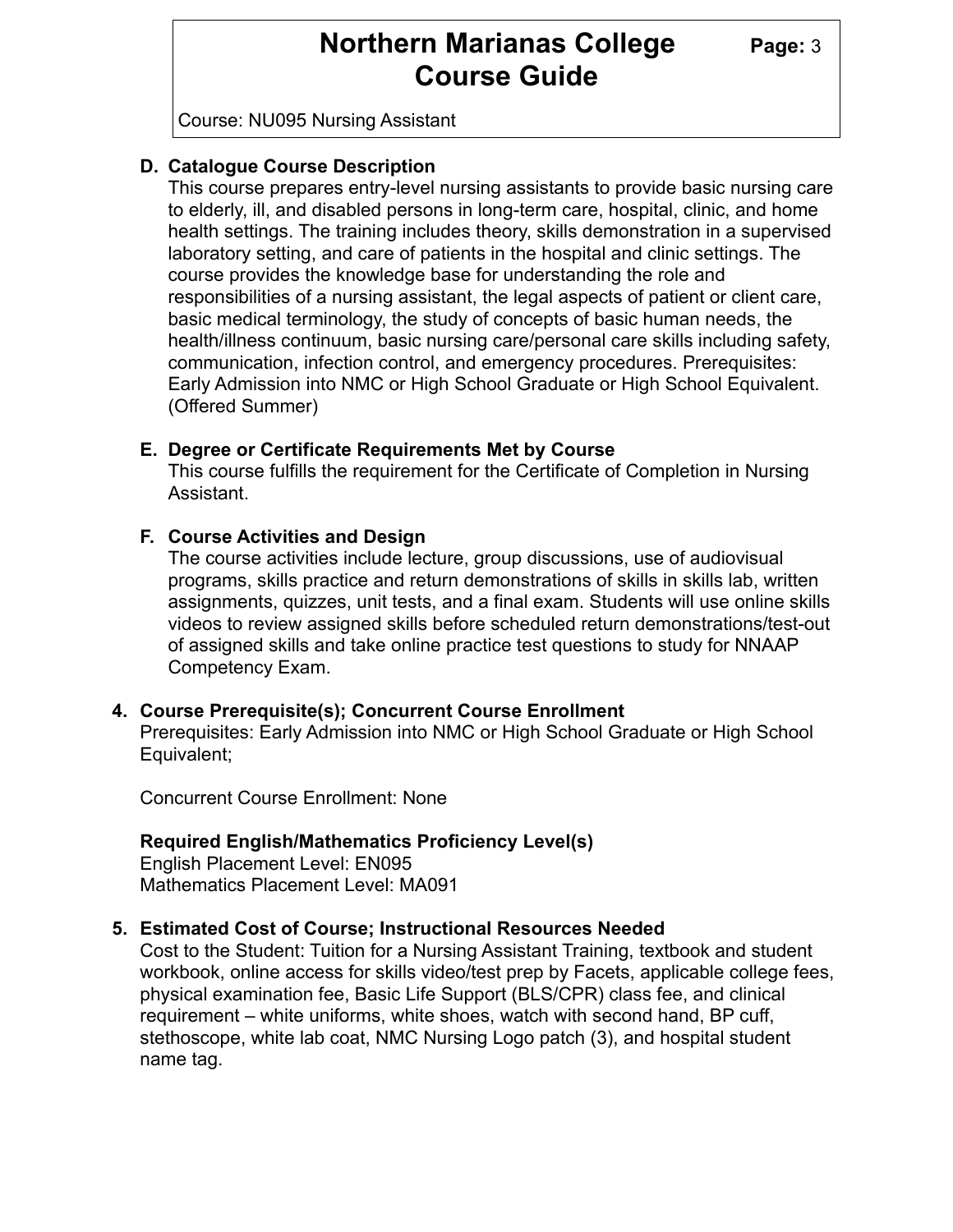### **Northern Marianas College Page: 4 Course Guide**

Course: NU095 Nursing Assistant

Cost to the College: Instructor's salary. textbook, workbook, online access for skills videos/test prep by Facets Healthcare Training LLC, equipment and supplies needed for skills lab.

Instructional resources needed for this course include skills lab mannequins, overhead projector, TV/TV Screen, whiteboard and markers.

#### **6. Method of Evaluation**

Students will be evaluated based on quizzes, unit tests, final exam, written assignments, skills return demonstrations without assistance, clinical performance evaluation on communication skills, basic patient/client care skills, patient safety, and professionalism.

The Nursing Department utilizes the following grading scale to assign letter grades to grade percentages:

A: 92-100% B: 84-91% C: 75-83% D: 60-74% F: 00-59%

This nursing course has a clinical component. Student grades will also be based on these grade percentages. The student must pass both the clinical and theory with 75% or higher in order to pass the course.

 The NMC Nursing Department grading scale and NMC attendance policies will be followed.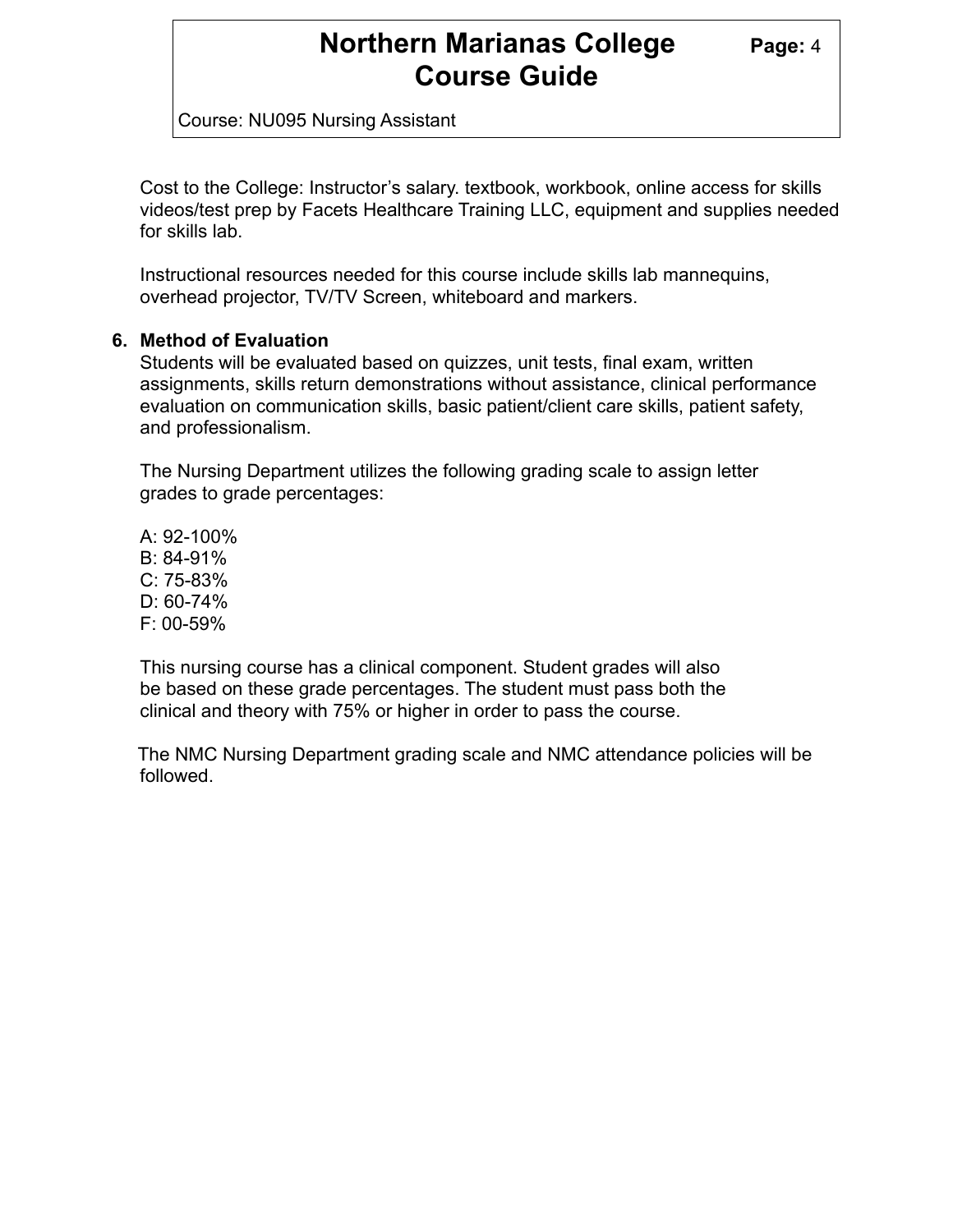# **Northern Marianas College Page: 5 Course Guide**

Course: NU095 Nursing Assistant

### **7. Course Outline**

This is a topical outline and does not necessarily indicate the sequence in which the material will be presented.

- 1.0 Introduction to Healthcare
- 2.0 Roles and Responsibilities of the Nursing Assistant
- 3.0 Legal and Ethical Issues Affecting the Work of the Nursing Assistant
- 4.0 Structure and Function of the Human Body
- 5.0 Communications/Interpersonal Communication Relations
- 6.0 Basic Patient and/or Client Care
- 7.0 Safety and Environment
- 8.0 Basic Nutrition
- 9.0 Infection Control
- 10.0 Developmental Disabilities
- 11.0 Rehabilitation and Restorative Care
- 12.0 Data Collection/Medical Terminology
- 13.0 Treatments/Common Health Problems
- 14.0 Death and Dying
- 15.0 Mothers and Newborn
- 16.0 Final Written and Skills Exam (NNAAP Competency Exam)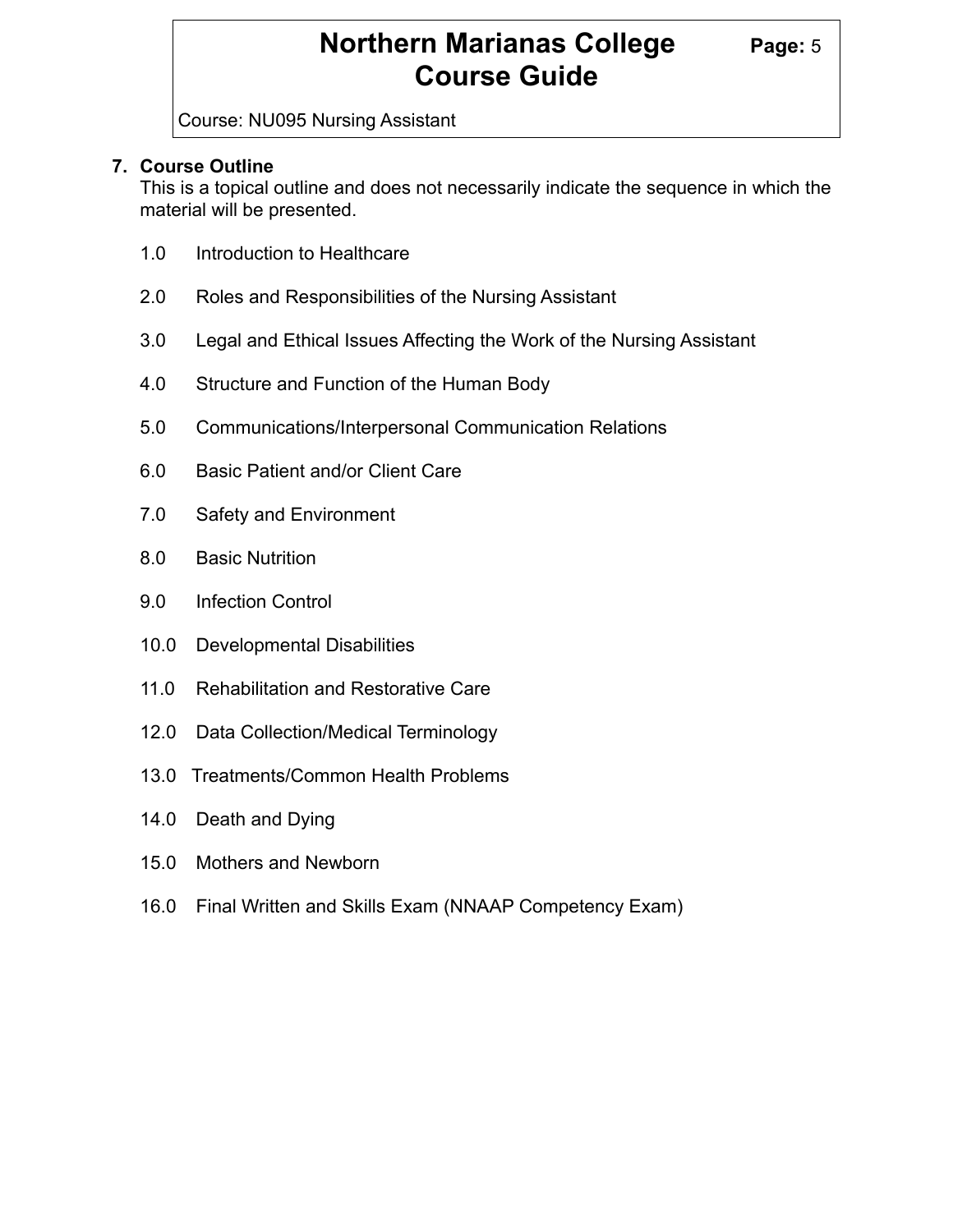# **Northern Marianas College Page: 6 Course Guide**

Course: NU095 Nursing Assistant

#### **8. Instructional Goals**

The course will introduce students to:

- 1.0 Types, purposes, and organizations of health care facilities [hospitals, home health, and long-term care];
- 2.0 The roles and responsibilities of each member of the health care team including that of a nursing assistant;
- 3.0 Rules for communicating effectively;
- 4.0 Structure and functions of each body system;
- 5.0 Language of health care;
- 6.0 Knowledge and skills required of nursing assistants to perform basic nursing care in the clinical setting as well as other health related areas;
- 7.0 Competencies that are required by local and Federal laws for employment as nursing assistants; and
- 8.0 Prepare to take the NNAAP Competency Exam by achieving the threshold requirement of 80% or more to become a Certified Nursing Assistant (CNA).